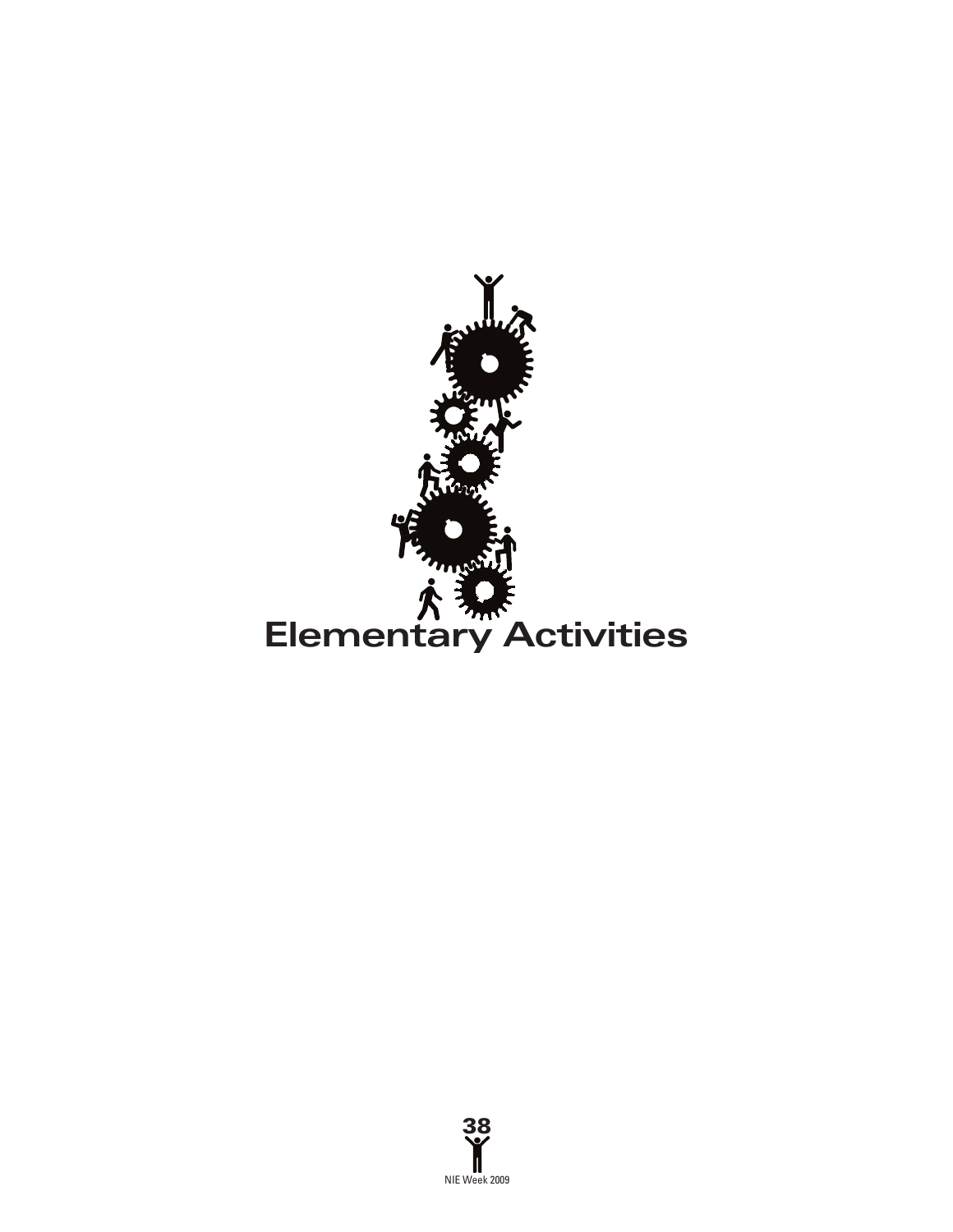# Lesson 1: All About My Community

 $\bigcirc$  Your newspaper has many stories about people and events in your community. Circle all stories you can find about your community in the newspaper.

 $\bigcirc$  Count stories you find in the different categories listed in the chart below.

 $\bigcirc$  Write the headline for the story you found most interesting in each category.

 $\bigcirc$  Compare your favorite headlines with those of a classmate.

| Stories about                                                          | <b>Number of stories</b> | Your favorite headline |
|------------------------------------------------------------------------|--------------------------|------------------------|
| <b>Schools or school students</b>                                      |                          |                        |
| Local government: mayor, school board,<br>city or town council meeting |                          |                        |
| Local sports: school and community<br>leagues                          |                          |                        |
| Interesting things to see: museums,<br>special events, concerts        |                          |                        |
| <b>Community group activities:</b><br>fundraising events, parades      |                          |                        |

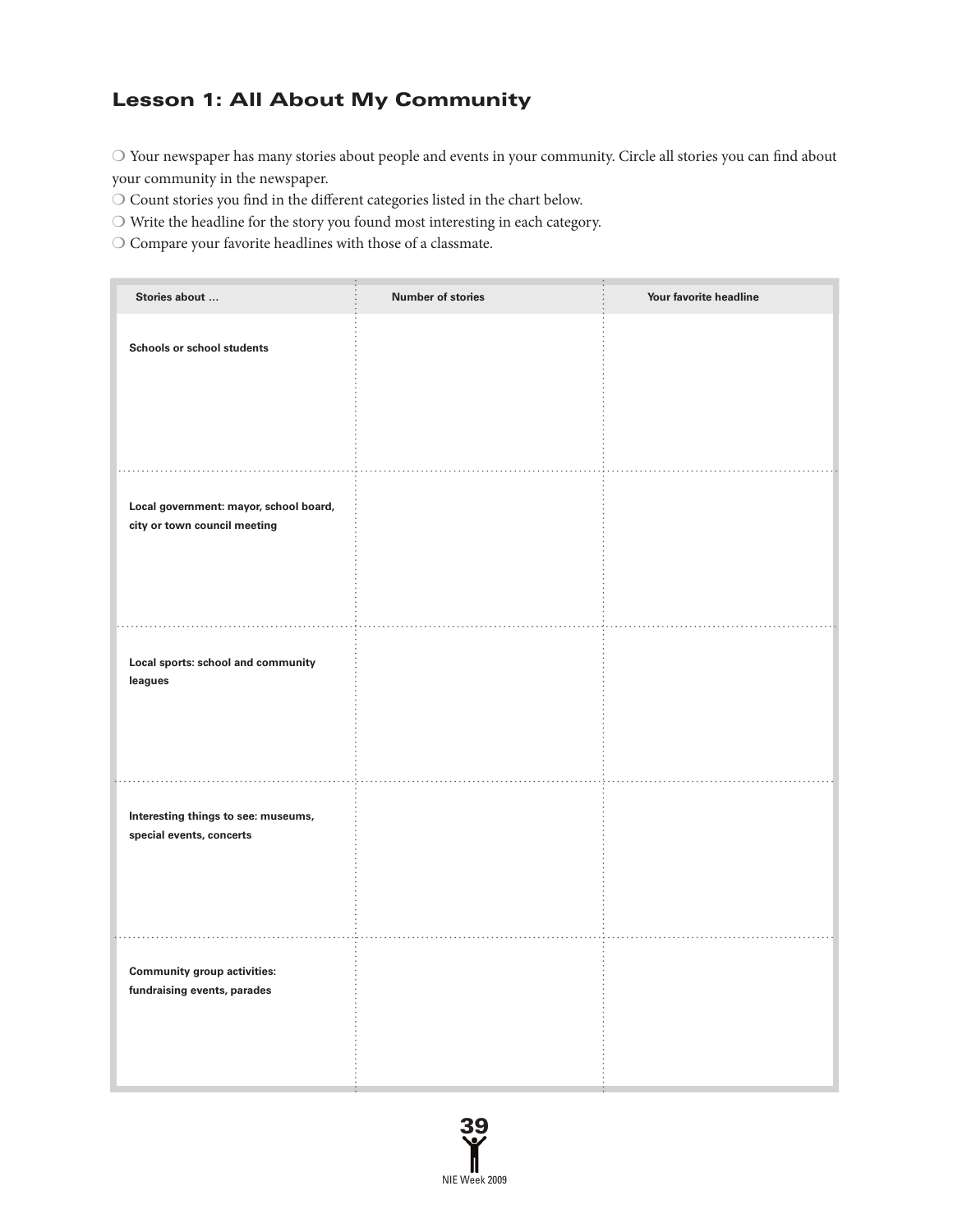### Lesson 2: A Good Place to Live

- ❍ Find stories and pictures about your community in the newspaper.
- ❍ Find three stories that show things you would like a visitor to know about your community.
- ❍ Cut out the headlines from each story and paste them on this page.
- ❍ Under each headline, tell why you want a visitor to know about this story.

#### Headline

| Why would you want a visitor to know about this? |  |
|--------------------------------------------------|--|
|                                                  |  |
|                                                  |  |
|                                                  |  |
|                                                  |  |
|                                                  |  |
|                                                  |  |

#### Headline

Why would you want a visitor to know about this? 

#### Headline

Why would you want a visitor to know about this? **Why would you want a visitor to know about this?** 

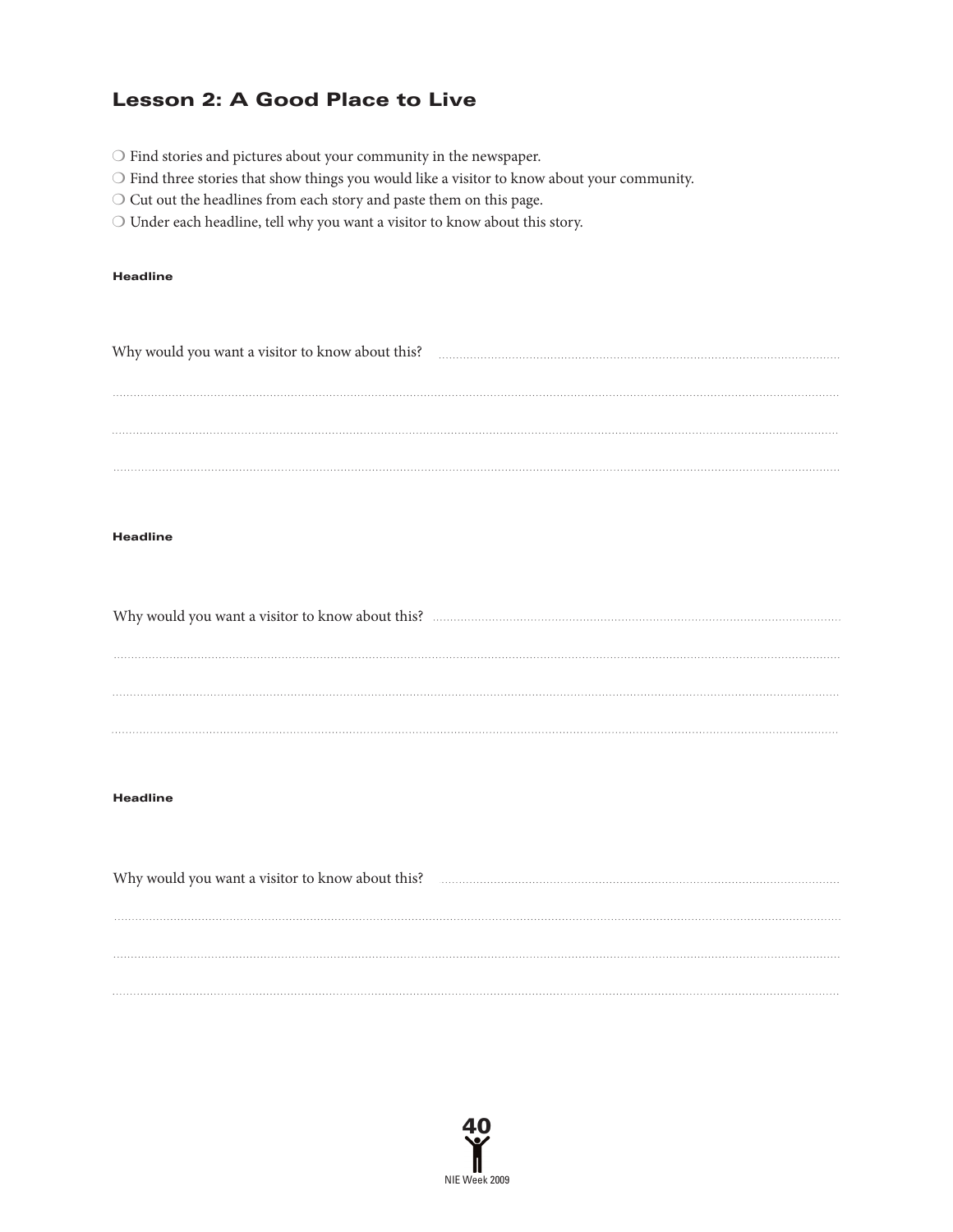# Lesson 3: It's A Great Place to Live

- $\bigcirc$  Find stories and pictures about your community in the newspaper.
- ❍ Circle in red stories about things you like. Circle in blue stories about things you would change.
- ❍ Write several sentences telling what you like about your community.
- ❍ Write several sentences telling what you would change in your community to improve it.

#### My town is special. I like it because ...

| If I could change something about my town to make it even better, I would |
|---------------------------------------------------------------------------|
|                                                                           |
|                                                                           |
|                                                                           |
|                                                                           |
|                                                                           |
|                                                                           |
|                                                                           |
|                                                                           |
|                                                                           |
|                                                                           |

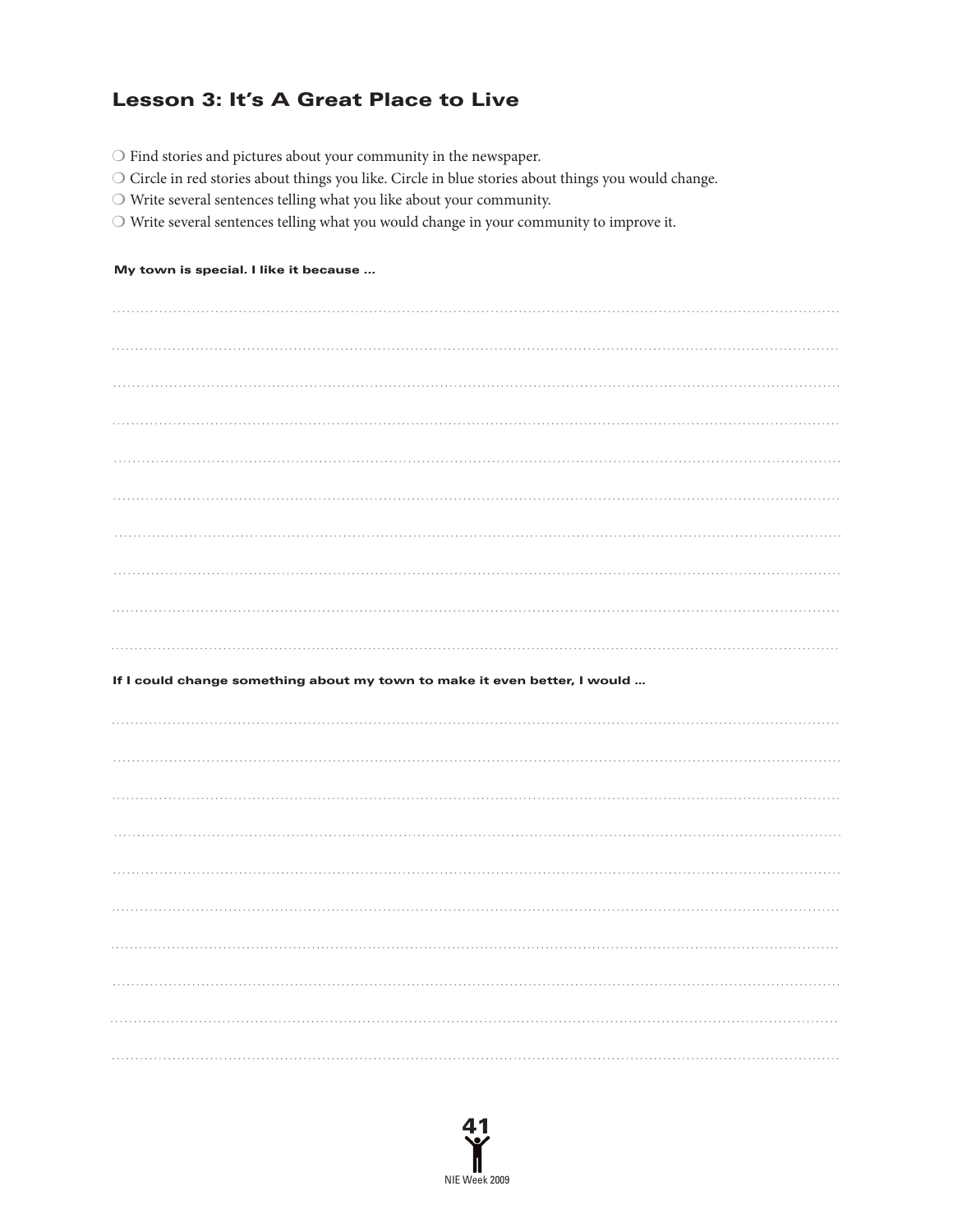### Lesson 4: It's Important

 $\bigcirc$  Read stories in different parts of the newspaper.

 $\bigcirc$  Cut out headlines for the five stories you think are most important.

❍ Paste the headlines on this page. Put the story you think is the most important at the top. Put the next most

important story under it. Paste the rest of the headlines in order of importance to you.

❍ Discuss with a classmate why you picked these stories.

### **Most Important Story**

**Least Important Story**

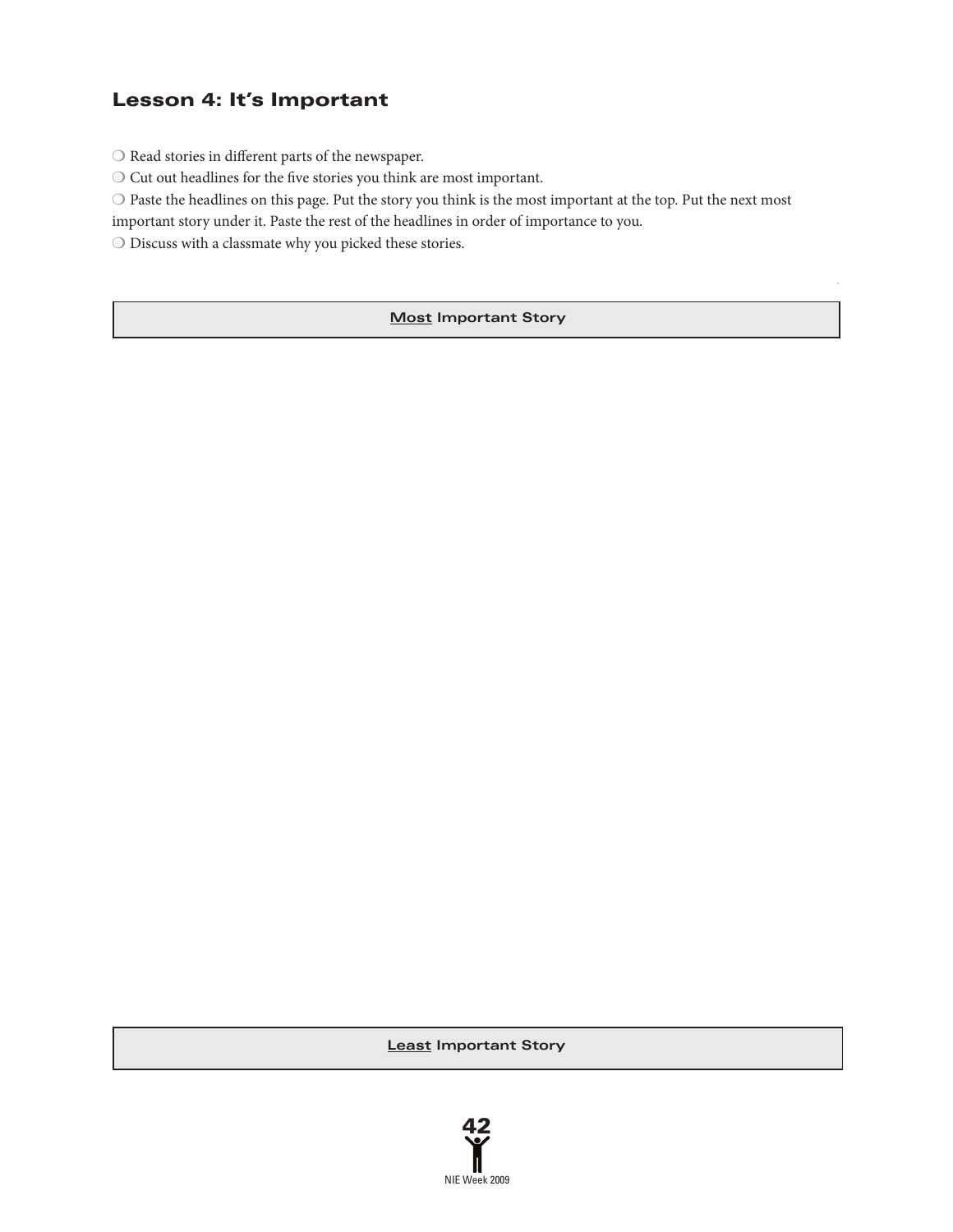## Lesson 5: Presidential News

 $\bigcirc$  Find a story in the newspaper about the president.

❍ Cut out the headline for the story and paste it on this page. If there is a picture of the president,

paste it on the page, too.

 $\bigcirc$  Write several sentences that describe why the president is in the news.

#### Headline

| Why is the president in the news? |  |
|-----------------------------------|--|
|                                   |  |
|                                   |  |
|                                   |  |
|                                   |  |
|                                   |  |
|                                   |  |
|                                   |  |
|                                   |  |
|                                   |  |

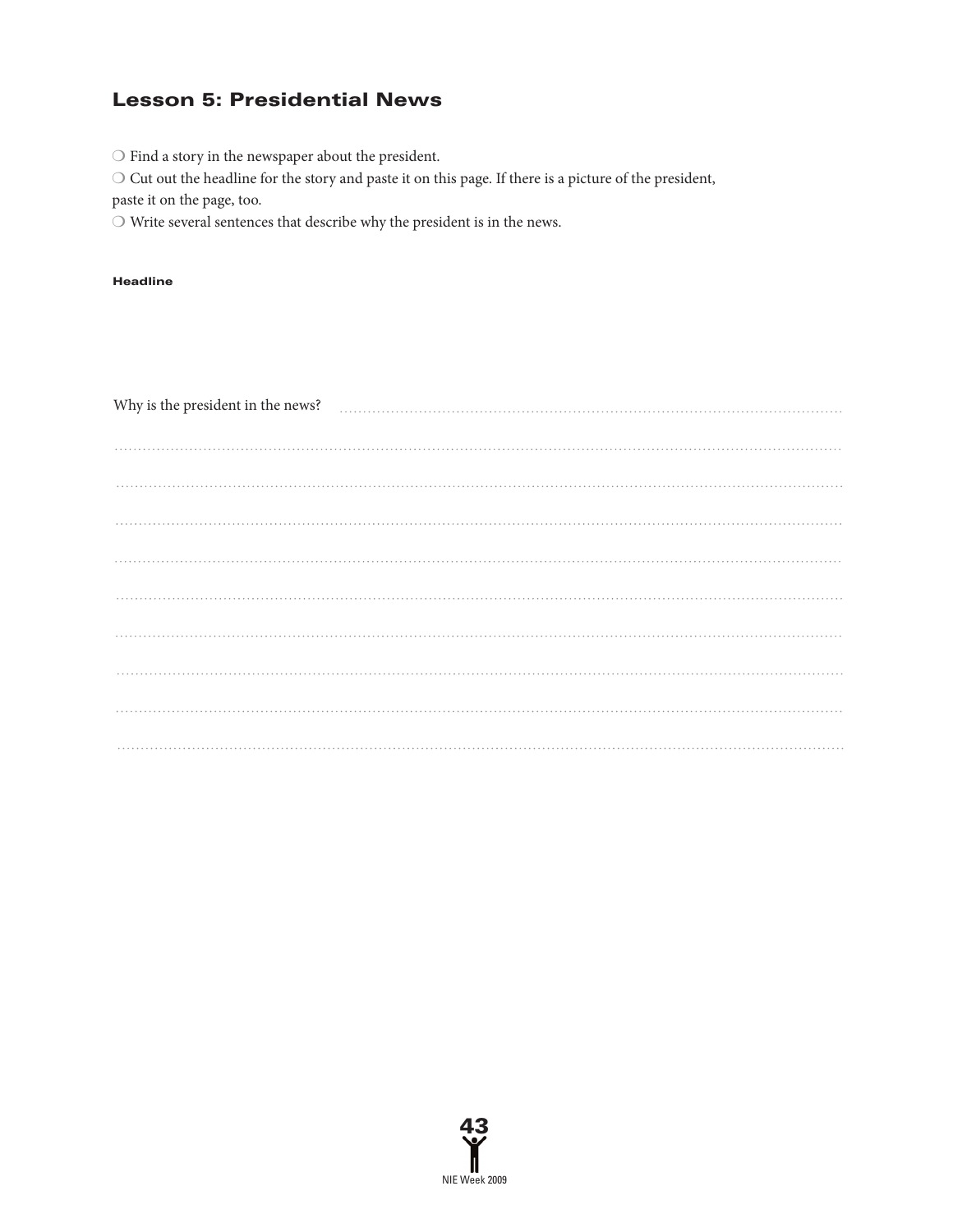# Lesson 6: Where in the World?

 $\bigcirc$  Find a story about another country in the newspaper.

 $\bigcirc$  Paste the headline on this page. If there is a map or picture that shows where the story takes place,

paste it here, too.

 $\bigcirc$  Find answers to the Five Ws in the story.

### **Headline**

| What is happening in the story? Matter of the story of the story of the story of the story of the story of the story of the story of the story of the story of the story of the story of the story of the story of the story o |
|--------------------------------------------------------------------------------------------------------------------------------------------------------------------------------------------------------------------------------|
|                                                                                                                                                                                                                                |
|                                                                                                                                                                                                                                |
|                                                                                                                                                                                                                                |
|                                                                                                                                                                                                                                |
|                                                                                                                                                                                                                                |
|                                                                                                                                                                                                                                |
|                                                                                                                                                                                                                                |
|                                                                                                                                                                                                                                |
|                                                                                                                                                                                                                                |
|                                                                                                                                                                                                                                |
|                                                                                                                                                                                                                                |
|                                                                                                                                                                                                                                |
|                                                                                                                                                                                                                                |
|                                                                                                                                                                                                                                |
|                                                                                                                                                                                                                                |

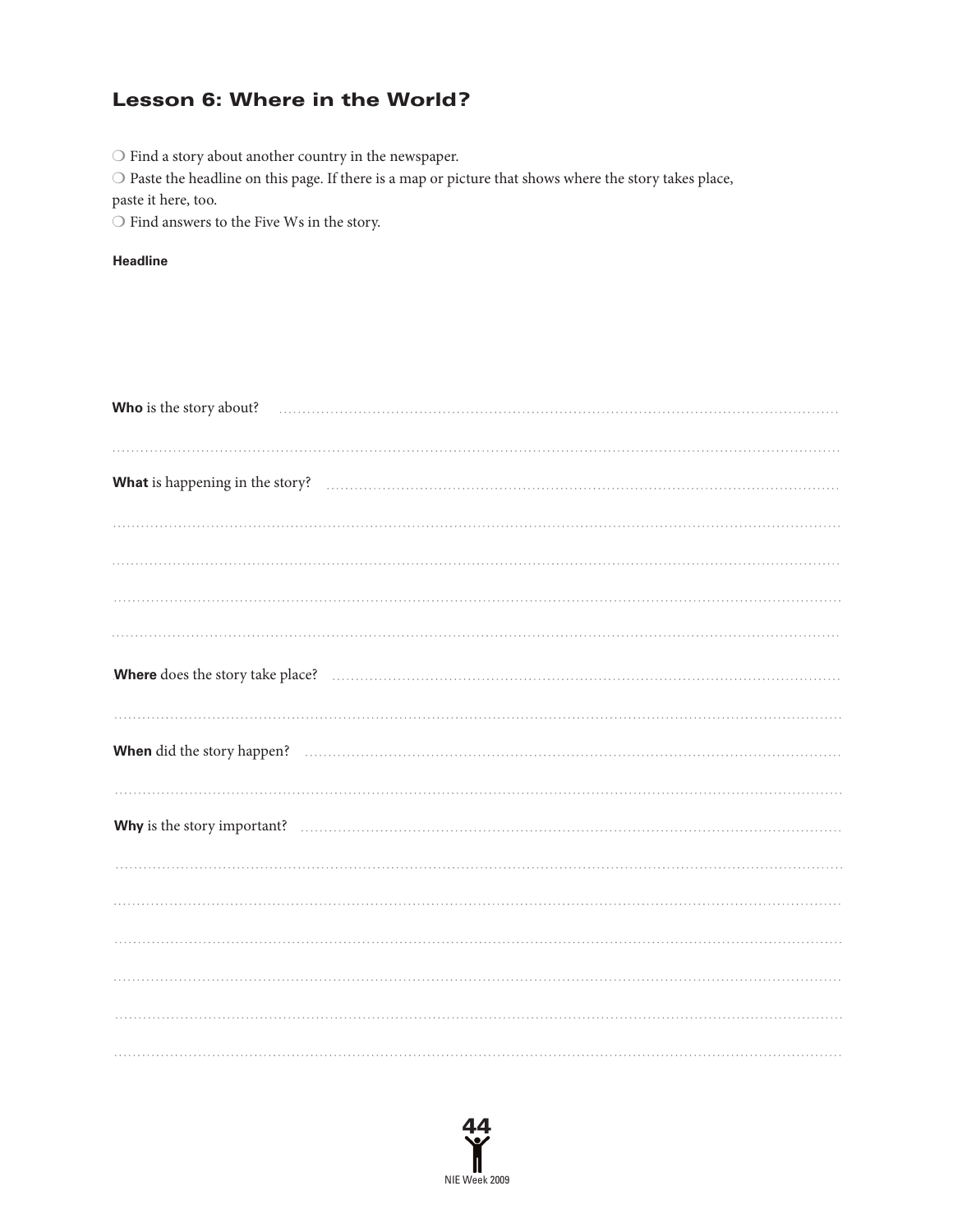# Lesson 7: Around the World

- $\bigcirc$  Find a new<br>spaper story about another country.
- ❍ Cut out the headline and paste it on this page.

 $\bigcirc$  Cut out the "dateline" for the story. The dateline is at the beginning of the story and tells where the

news event took place.

 $\bigcirc$  Write several sentences explaining why you think this story is in the news.

#### Headline

| I think this story is in the news because <b>contained a container and the news</b> because <b>container and the news</b> because |  |  |
|-----------------------------------------------------------------------------------------------------------------------------------|--|--|
|                                                                                                                                   |  |  |
|                                                                                                                                   |  |  |
|                                                                                                                                   |  |  |
|                                                                                                                                   |  |  |
|                                                                                                                                   |  |  |
|                                                                                                                                   |  |  |
|                                                                                                                                   |  |  |
|                                                                                                                                   |  |  |
|                                                                                                                                   |  |  |
|                                                                                                                                   |  |  |

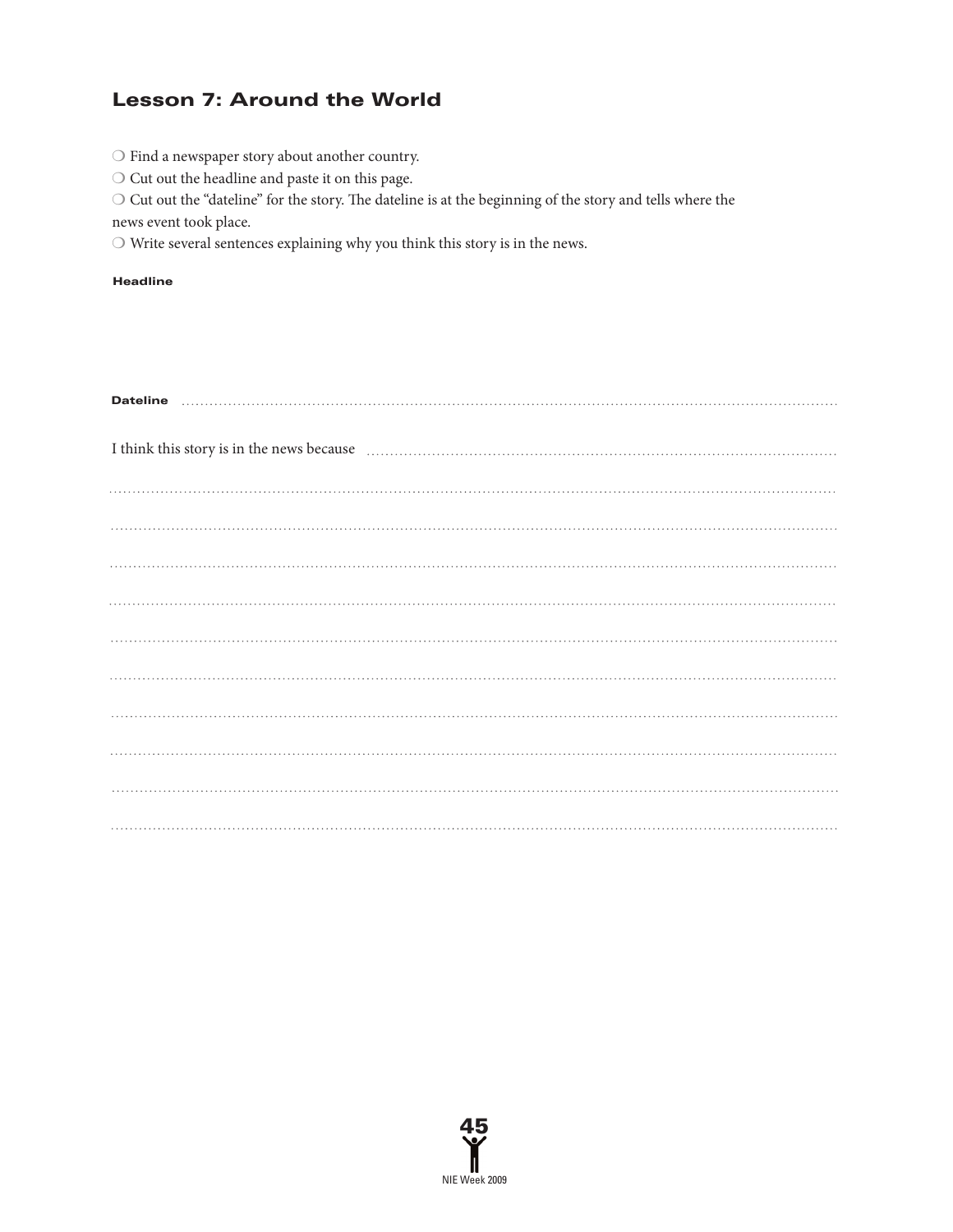# Activity 8: Making a Prediction

 $\bigcirc$  Find a headline in the newspaper for a story that you think will be interesting to read.

❍ Cut out the headline, but don't read the story yet. Paste the headline on this page.

 $\bigcirc$  Think about the headline. What do you think the story will be about? Write three predictions on this page.

 $\bigcirc$  Now read the story. Put a check mark  $(\forall)$  next to the predictions that were correct.

#### **Headline**

### My predictions:

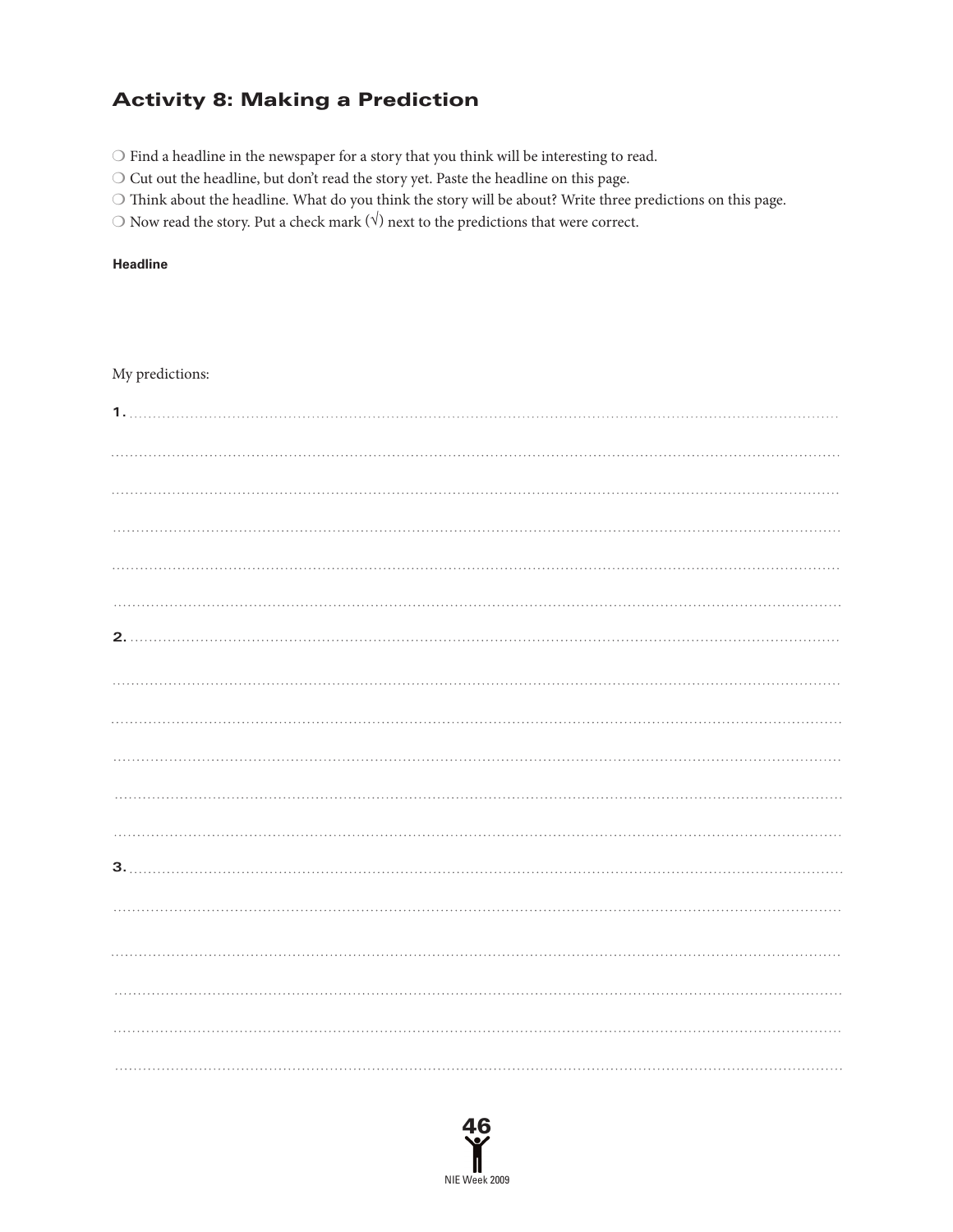## Lesson 9: What Do You Think?

O The newspaper has special pages where people can share opinions on different subjects. Find the section in your newspaper that is labeled "editorial," "commentary" or "opinion."

 $\bigcirc$  Work with a classmate. Find these special things about the editorial section:

- Put the number 1 next to a letter to the editor.
- Put the number 2 next to the editorial cartoon.
- Put the number 3 next to the newspaper's editorial.
- Put the number 4 next to a column that shows the writer's opinion.

❍ Now think about a topic on which you have an opinion. Write several sentences giving your opinion. Tell why you think this is an important topic. Tell what you think should be done about it.

| I have an opinion about $\dots$ |
|---------------------------------|
|                                 |
|                                 |
|                                 |
|                                 |
|                                 |
|                                 |
|                                 |
|                                 |
|                                 |
|                                 |
|                                 |
|                                 |
|                                 |
|                                 |
|                                 |
|                                 |
|                                 |
|                                 |

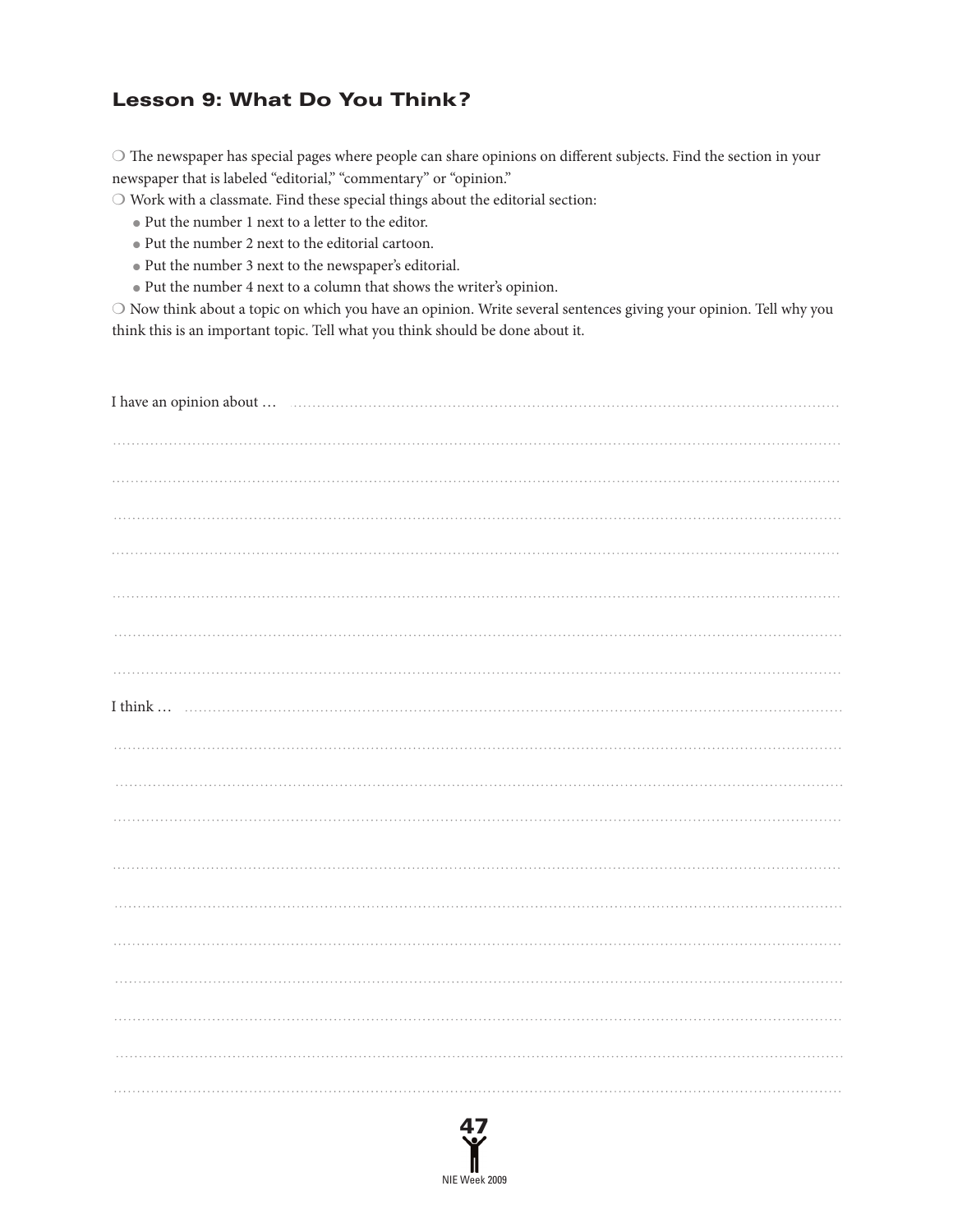# Lesson 10: It's for Sale

| $\bigcirc$ Look at the ads in the newspaper.<br>$\bigcirc$ Find an ad that fills at least half of the newspaper page. Answer these questions about the ad: |
|------------------------------------------------------------------------------------------------------------------------------------------------------------|
| What is the name of the store or business?                                                                                                                 |
| .<br>What is for sale?                                                                                                                                     |
| Where is the store located?                                                                                                                                |
| How can you contact the store if you need more information?                                                                                                |
|                                                                                                                                                            |
| $\bigcirc$ Find a very small ad. Answer these questions about the ad:                                                                                      |
| What is the name of the store or business?                                                                                                                 |
| What is for sale?                                                                                                                                          |
| Where is the store located?                                                                                                                                |
| How can you contact the store if you need more information?                                                                                                |
|                                                                                                                                                            |
| $\bigcirc$ Why do you think some stores use big ads and others use small ads?                                                                              |
|                                                                                                                                                            |
|                                                                                                                                                            |
|                                                                                                                                                            |

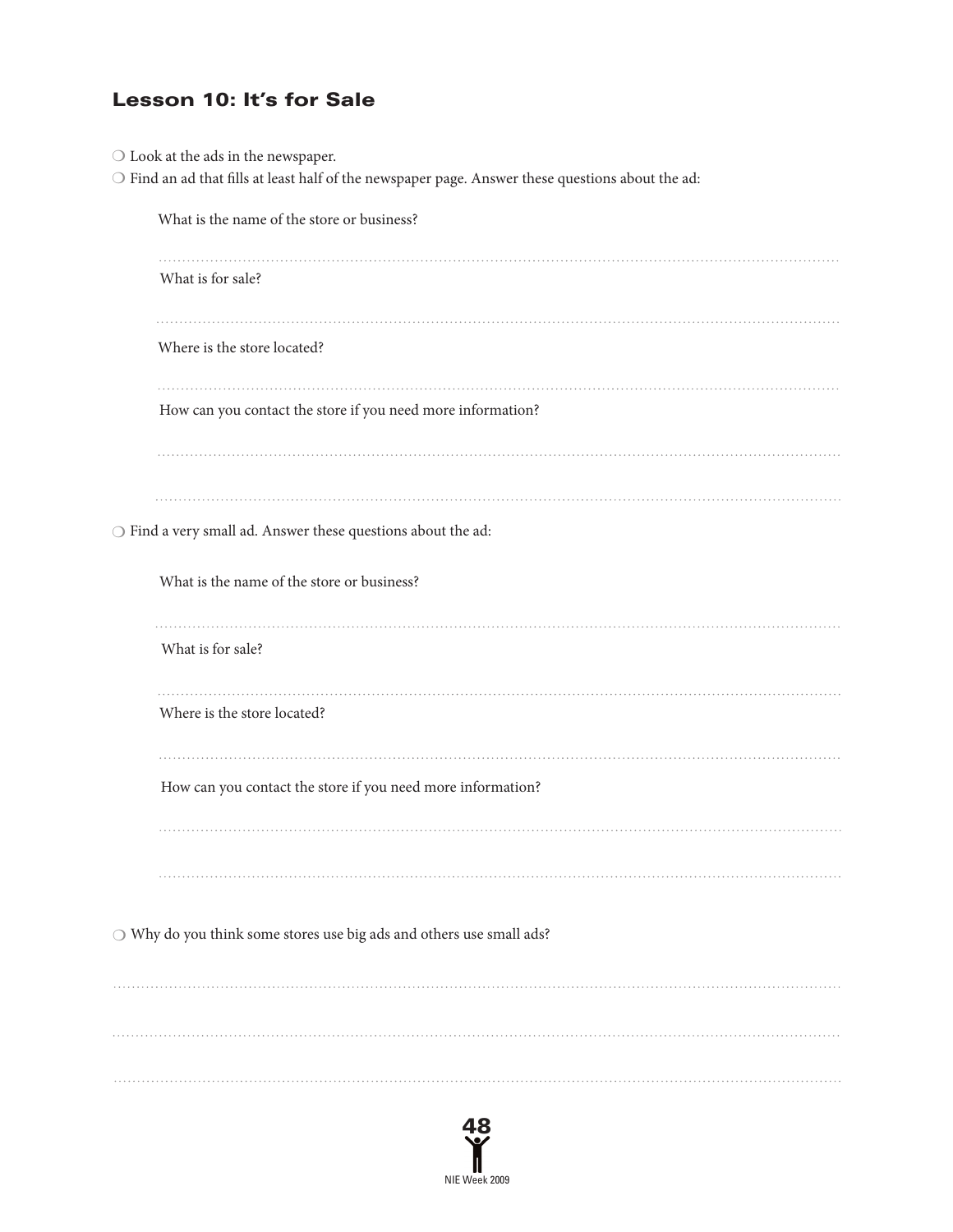## Lesson 11: Classified Information

O Look in the classified section of the newspaper. Use the index to find the sections for "pets" and "automobiles."  $\bigcirc$  Use the "pets" section to find a pet you would like to have. Answer these questions about the ad:

What pet will you look for in the ads? Name two things the ad told you about the animal. Why do you think this information is in the ad? ❍ Use the "automobiles" section to nd a vehicle you would like your family to have. Answer these questions about the ad: What vehicle will you look for in the ads? Name two things the ad told you about the vehicle. Why do you think this information is in the ad?  $\bigcirc$  Name two ways that classified ads are different from the other ads in the newspaper. 

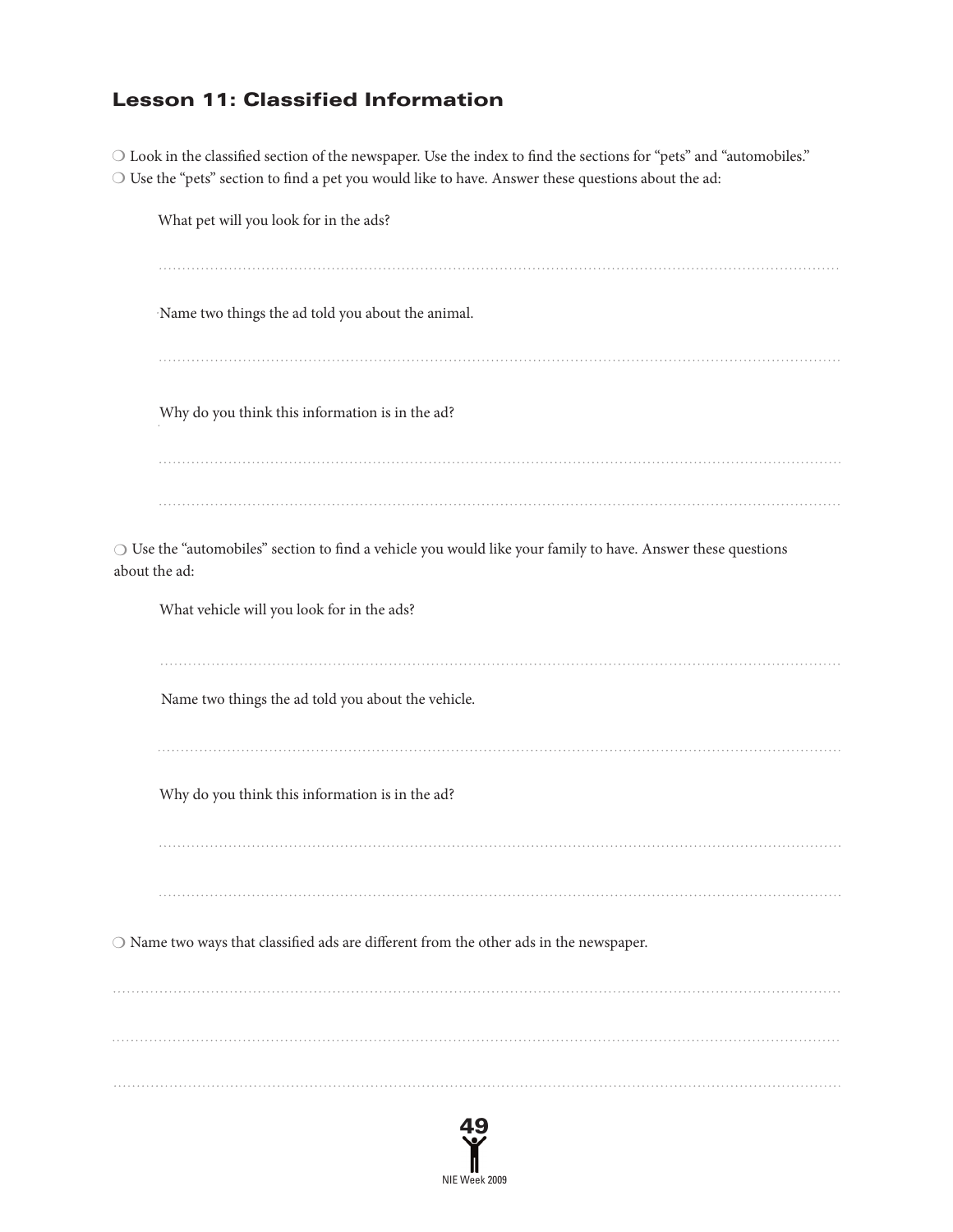### Lesson 12: Sports Fan

- ❍ Look at the sports section of the newspaper. Find a story about a popular sports team.
- $\bigcirc$  Paste the headline of the story on this page. If there is a photo, paste it on the page, too.
- $\bigcirc$  Answer the questions about the story in the space below.

#### **Headline**

PASTE PHOTO HERE (or on the back of this sheet, if you need more space)

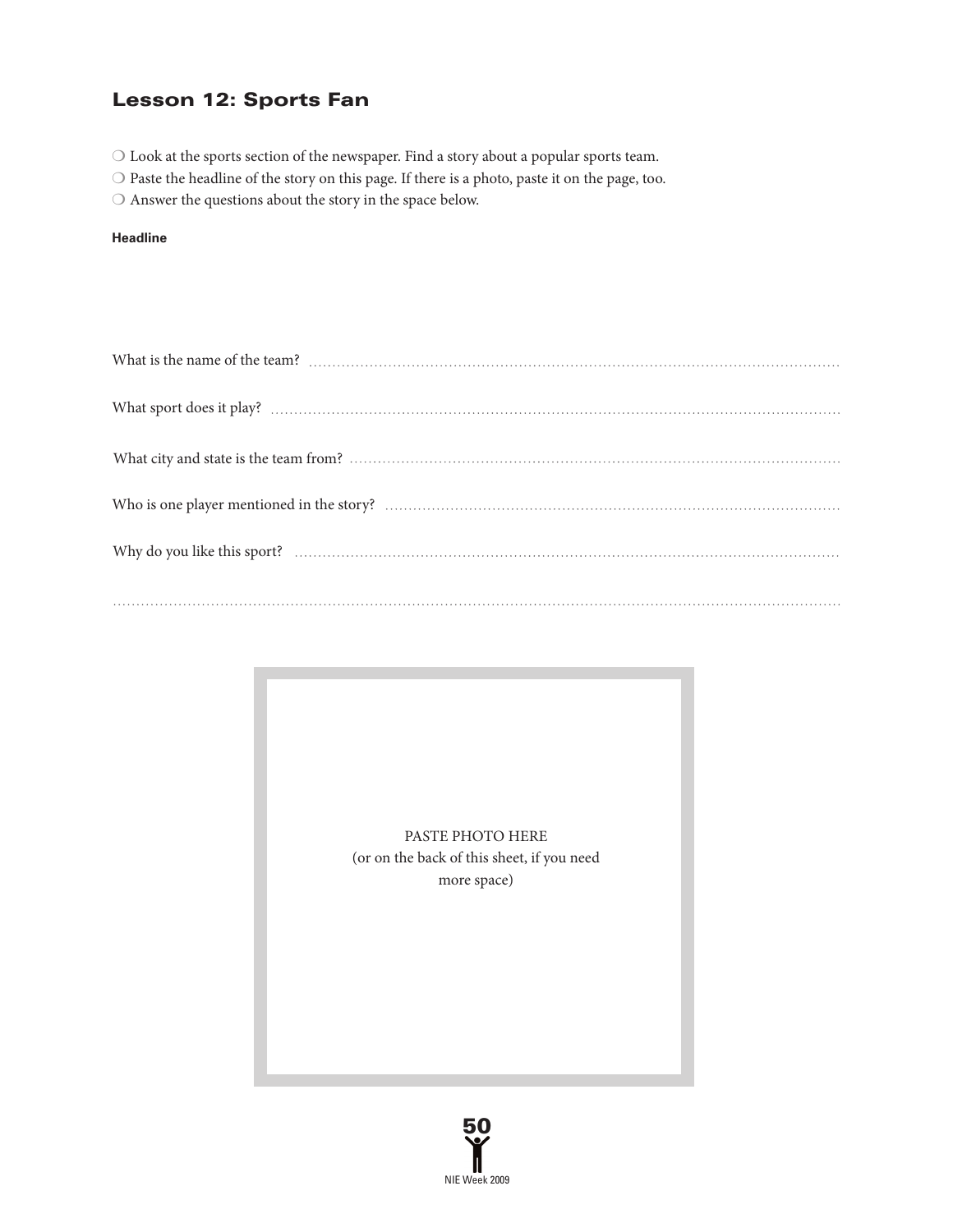### Lesson 13: Let's Have Fun

 $\bigcirc$  Look at the entertainment section of the newspaper. ❍ Find a movie you would like to see. Paste the ad for the movie on this page. Answer these questions about the movie.

| $\emph{Where is the movie playing?}\label{thm:non-1}$ |    |
|-------------------------------------------------------|----|
|                                                       |    |
|                                                       |    |
|                                                       | AD |
|                                                       |    |
|                                                       |    |
|                                                       |    |
|                                                       |    |

❍ Find a special show, concert or community event you would like to attend. Paste the ad or information about event on the back of this page. Answer these questions about the event.

| What is the event? |                                                                                                                                                                                                                               |
|--------------------|-------------------------------------------------------------------------------------------------------------------------------------------------------------------------------------------------------------------------------|
|                    |                                                                                                                                                                                                                               |
|                    | What time is the event? encourance contained a state of the state of the state of the state of the state of the state of the state of the state of the state of the state of the state of the state of the state of the state |
|                    |                                                                                                                                                                                                                               |
|                    |                                                                                                                                                                                                                               |
|                    |                                                                                                                                                                                                                               |

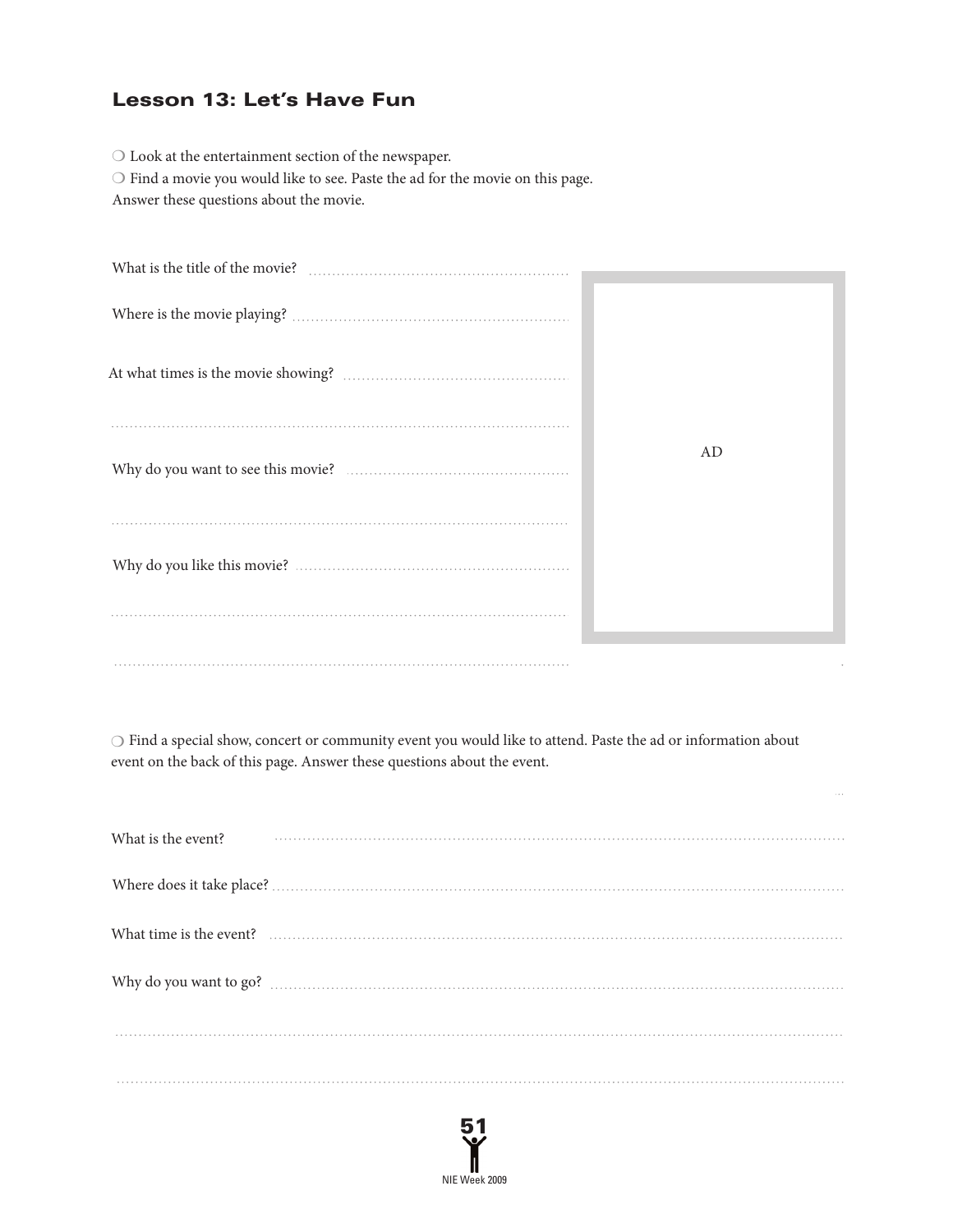# Lesson 14: Something for Everyone

 $\bigcirc$  Find three stories, photographs or features in the newspaper that you think would be interesting to three different family members or friends. These could be current news stories or special newspaper columns (such as personal advice, humor, home decorating, car repair, fashion, sports or the arts).

❍ Paste headlines for the news stories, the names of special columns or the captions for photographs on this page. Under each item, explain why your family member or friend probably would like this item.

### **Headline/Title/Caption**

### **Headline/Title/Caption**

#### **Headline/Title/Caption**

| Why would this person like the story or photo? ……………………………………………………………………………………… |
|----------------------------------------------------------------------------------|
|                                                                                  |